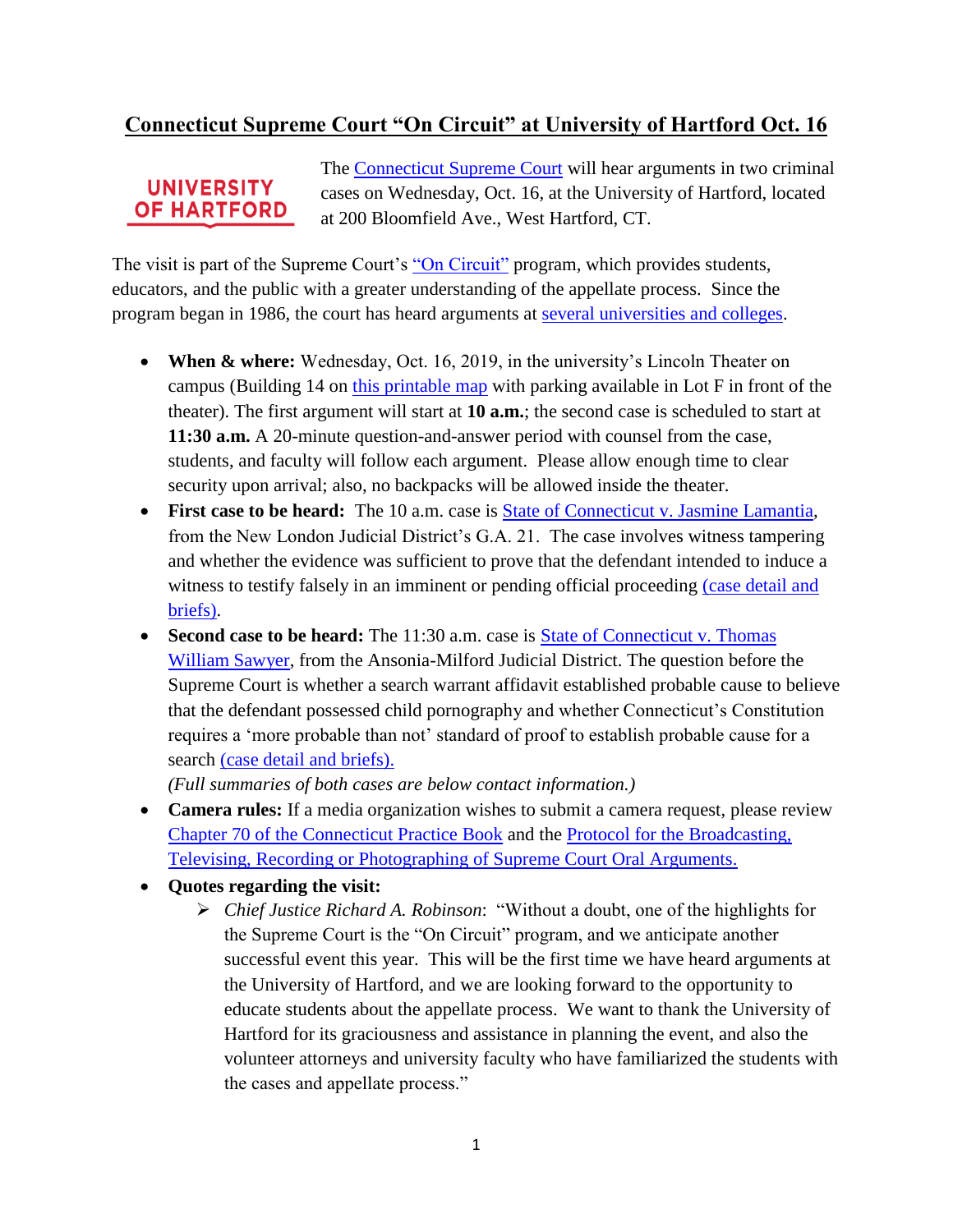- *Jilda M. Aliotta, Associate Professor in the Department of Politics, Economics & International Studies:* "This event allows those with specific interests, such as pre-law students, as well as those with a casual interest, to see the court in action. It is experiential learning at its best, and we are very grateful that the justices chose the University of Hartford as this year's site to hear arguments."
- **Contact information:** External Affairs Division, Connecticut Judicial Branch, 860-757- 2270.

## *Full case summaries -- STATE v. JASMINE LAMANTIA, Judicial District of New London at G.A. 21*

*Criminal; Witness Tampering; Whether Evidence Sufficient to Prove that Defendant Intended to Induce Witness to Testify Falsely in Imminent or Pending Official Proceeding. The defendant and her boyfriend, Jason Rajewski, went to a party at a house in Preston. The defendant entered the house while Rajewski remained outside. David Moulson, the defendant's former boyfriend, arrived at the house, exited his car, and confronted Rajewski. Rajewski and Moulson engaged in a verbal and physical confrontation that ended with Rajewski striking Moulson and causing him to bleed. Moulson called the police, and Rajewski left after the defendant told him about the call. A police officer spoke to Moulson in the defendant's presence, and Moulson identified Rajewski as his assailant. The officer then went to Rajewski's residence, and Rajewski presented his cell phone to the officer. The phone contained text messages from the defendant stating that the police were coming, that she and Rajewski "needed to stick with the same story," that he should delete the messages, that he should "make sure [he was] bloody," and that he should tell the police that he had been involved in an altercation at a bar before the party and had come to the party because he was concerned for the defendant's safety in Moulton's presence. Rajewski replied to the defendant in the text messages that he was going to tell the truth. The defendant was subsequently charged with and convicted after a jury trial of tampering with a witness in violation of General Statutes § 53a-151, which provides that "[a] person is guilty . . . if, believing that an official proceeding is pending or about to be instituted, he induces or attempts to induce a witness to testify falsely [or] withhold testimony." The defendant appealed, claiming that the evidence was insufficient to prove that she sent the text messages to Rajewski with the intent to induce him to testify falsely in an official proceeding. She argued that, at the time she sent the texts, it simply was not probable that a "criminal court proceeding" would occur in which Rajewski would be called to testify. The Appellate Court (181 Conn. App. 648) rejected that claim and affirmed the defendant's conviction. The Appellate Court noted that the term "official proceeding" in § 53a-151 was not limited to a prosecution of Rajewski and it found that the jury could have concluded that the defendant believed that an official proceeding against her or any of the other participants in the altercation was likely to result. The Appellate Court held that there was sufficient evidence for the jury to reasonably find that, at the time she sent the text messages, the defendant was aware of the police investigation, that she believed that an official proceeding would probably result therefrom, and that she tampered with Rajewski when she sent the text messages telling him to lie to the police. The defendant was granted certification to appeal from the Appellate Court's decision. The Supreme Court will decide whether the Appellate Court properly concluded that the evidence was sufficient to prove beyond a reasonable doubt that the defendant intended to induce a witness to testify falsely in an official proceeding that she believed to be pending or imminent in violation of General Statutes § 53a-151 (a).*